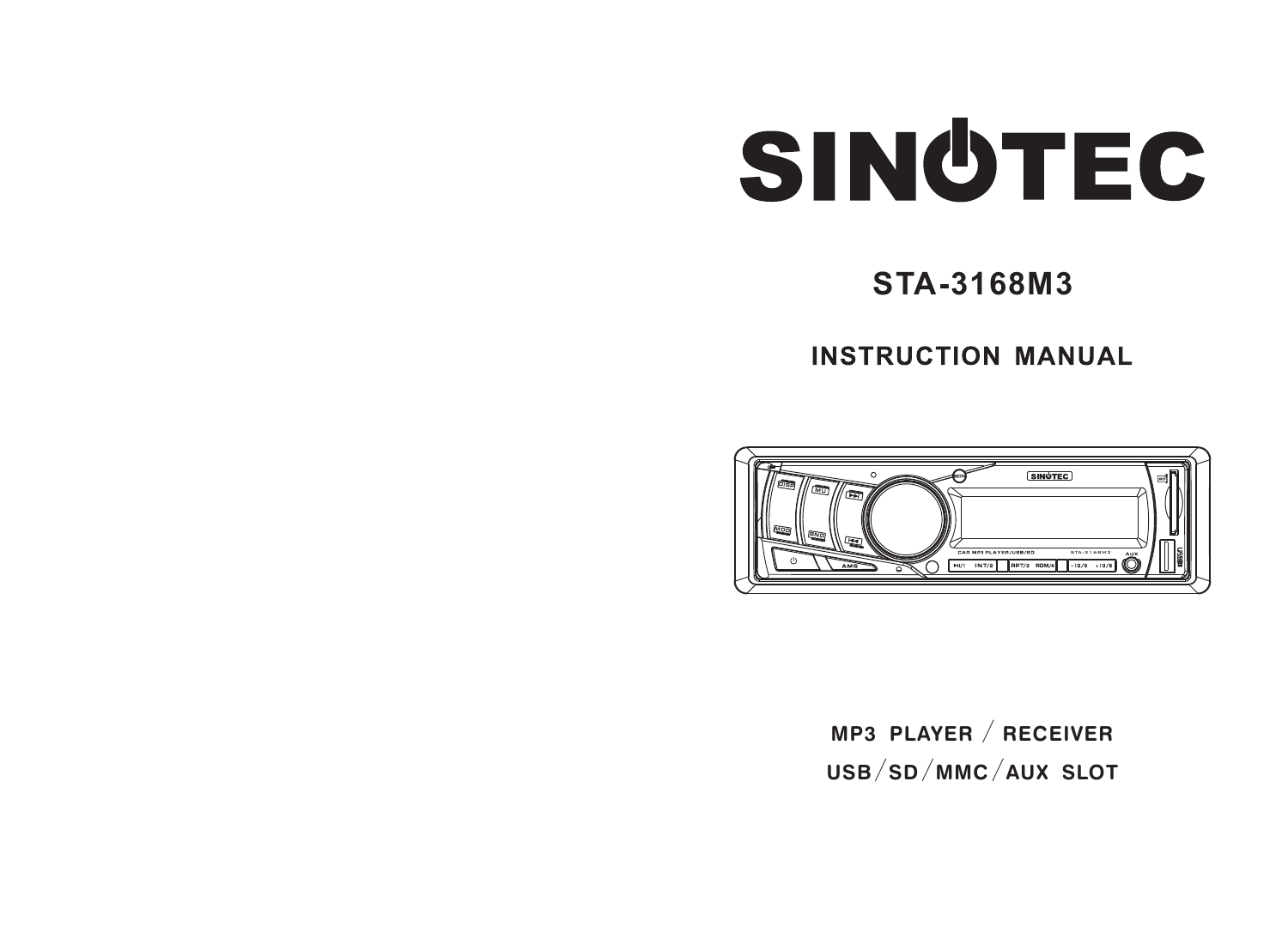$0<sup>1</sup>$ 

 $\ldots$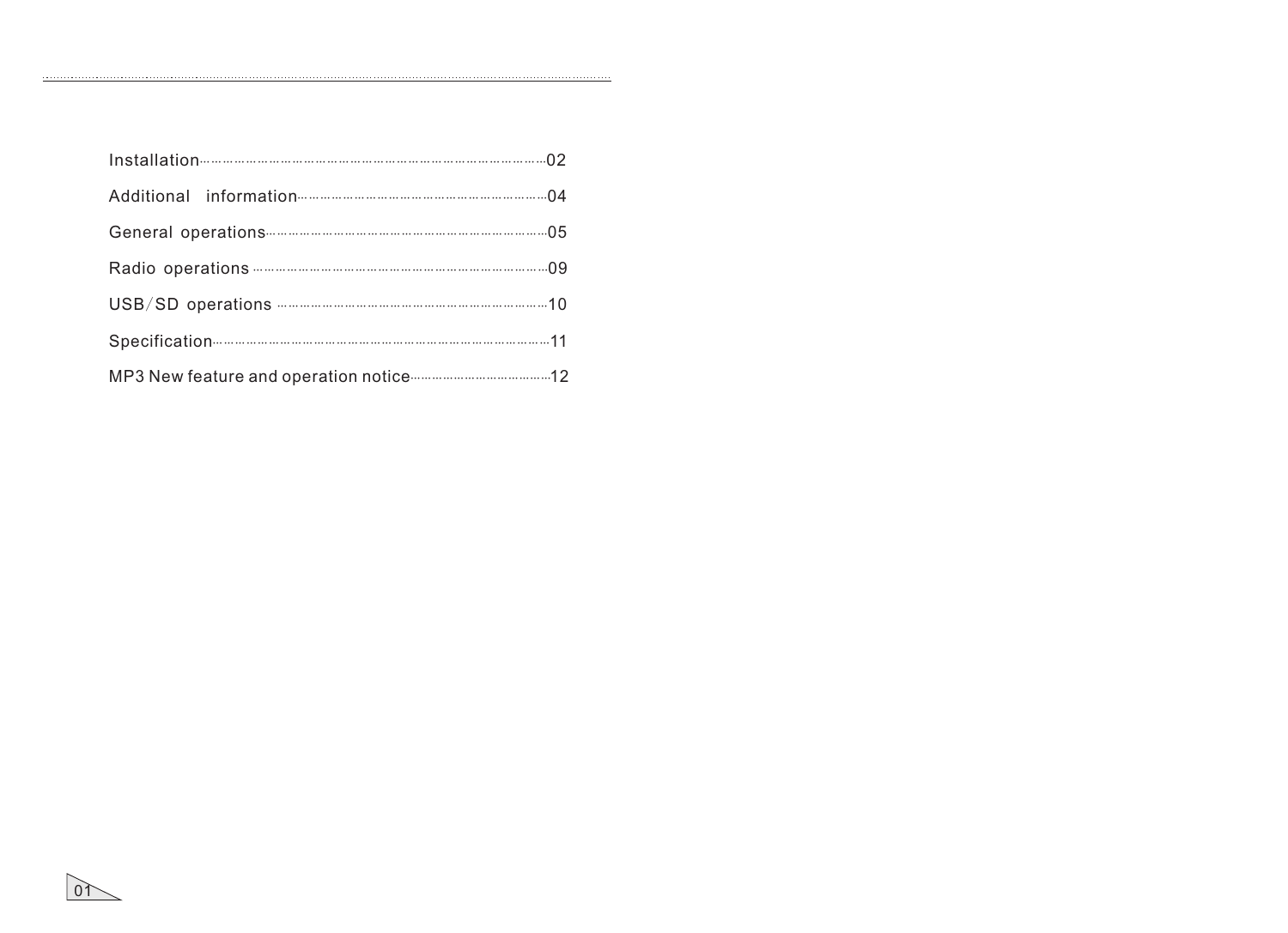#### INSTALLATION

#### **AEM ON**:

Long press SEL key, then short press SEL to select AEM ON/OFF, rotate Volume knob to set ON, AEM function activated.

#### **AEM OFF:**

Repeat above steps, just in the last step, set OFF to deactivate AEM function.

- \* Connect iPhone to Aux in with provided cable (option to be sold separately).
- \*\* When AEM ON, any audio source from iPhone can be broadcasted to Headunit.

#### **Below two brackets are provided for your choice:**



#### **4. IPH** ( **iPhone Handfree ) (OPTIONAL) Answering Phone Calls:**

Under any mode, connect iPhone to AUX in, when a call is incoming , press PLAY key or Mobile Phone's answer key to answer it.

Press again to hang up. During answer call,The sound of current mode will be decreased If the call is finished over 5 sec, the sound will be back to play.

\*\*To have a better phone call experience, long press "MU" to enter "PHONE" mode when you answer the phone. Then long press "MU" again to go back to previous mode when phone call finishes.

AEM default setting is AEM ON.

●IPC, AEM, IPH functions support iPhone, some smartphone models of Motorola, HTC,

T-Mobile, BlackBerry, LG and Sumsung(which comply with iPhone's socket 4H / 3.5mm). e.g. Motorola XT615, LG920, Sumsung Galaxy Note….etc.

\*\* Support compatibility subject to change without further notice & not guarantee.

#### **Below two brackets are provided for your choice:**





#### PRECAUTIONS

Cho ose the moun ting location whe re the unit will not interfere with the normal driving function of the driver.

Before final Iv installing the unit, connect the wiring tempor arily and make sure it is all connected properly and the unit and the system work properly.

Use only the parts included with the unit to ensure proper installation. The use of unauthorized parts can cause malfunctions.

Con sult with your nearest dealer if instal lation requires the drilling of holes or other modifications of the vehicle.

Install the unit where it does not get in the driver's way and cannot injure the passenger if there is a sudden stop. Like an emergency stop.

Avoid installing the unit where it would be subject to high temperature, such as from direct sunlight, or from hot air, form the heater, or where it would be subject to dust, dirt or excessive vibration.

#### DIN FRONT-MOUNT (Method A)

Installing the unit

1. Dashboard

2. Holder

After inserting the holder into the dashboard, select the appropriate tab according to the thickness of the dashboard material and bend them inwards to secure the holder in (Fig. 1) place.



3. Screw

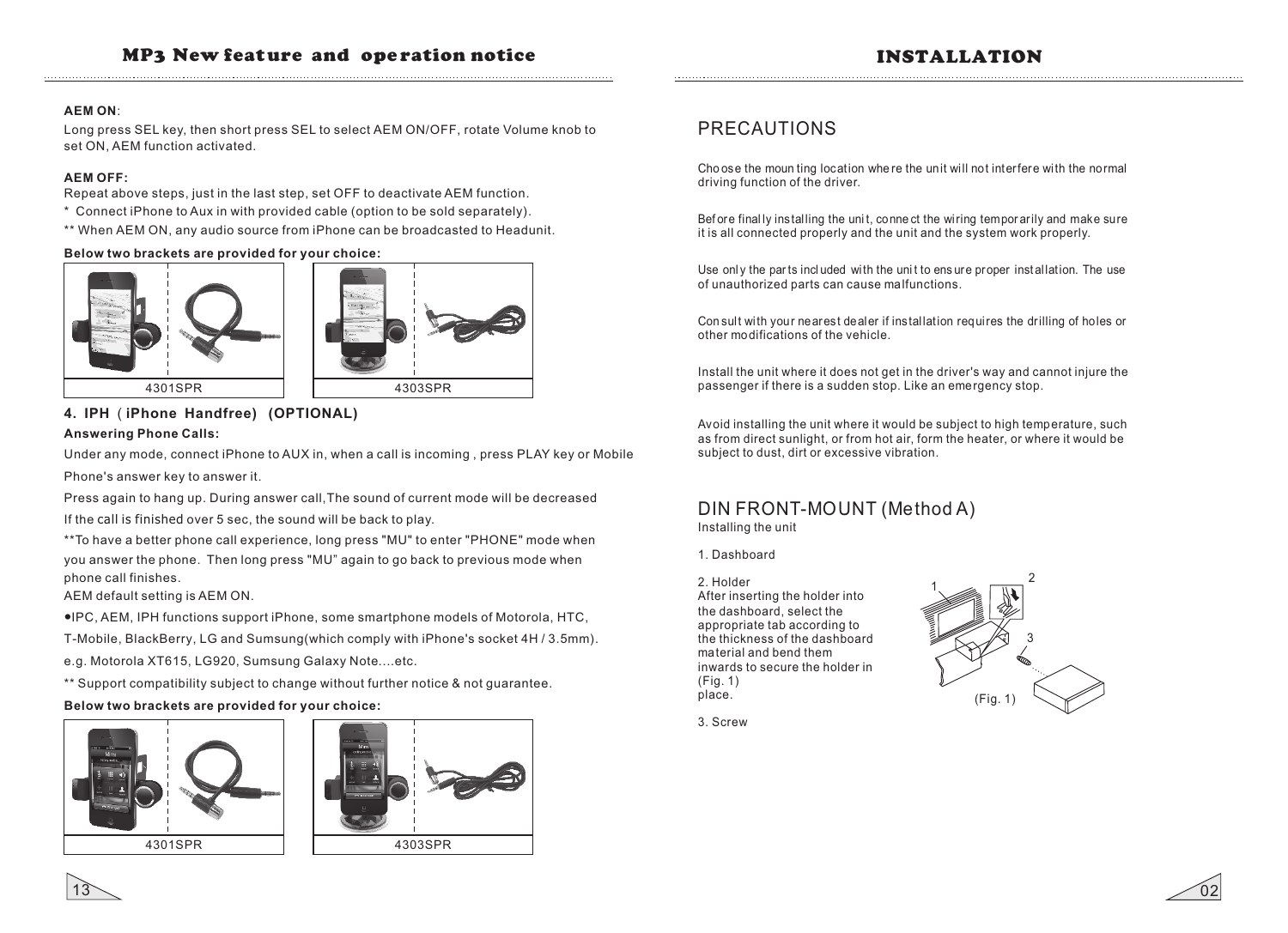

- 1. Dashboard
- 2. Nut (5mm)
- 3. Spring Washer
- 4. Screw (5 x 25mm) 5. Screw
- 6. Strap

Be sure to use the strap to secure the back of the unit in place. The strap can be bent by hand to the desired angle. 7. Plain Washer



#### **INPUT THE SD CARD**

The SD oblique angle keeps Rightward exposure, put into the SD slot and press it again to eject.



- 1. Frame
- 2.Insert fingers into the groove in the front of frame and pull out to remove the frame. (When reatt achi ng the frame, point the side with a groove dow nwards and attach it.)
- $3.$  Leve r

Insert the leve rs supp lied with the unit into the grooves at both sides of the unit and shown in figure until they click. Pulling the levers makes possible to remove the unit from the dashboard

Fastening the unit to the factory radio mounting bracket:

1. Select a position where the screw holes of the bracket and the screw holes of the main unit become aligned (are fitted), and tighten the screws at 2 places on each side. Use either truss screws (5 x 5mm) or flush surface screws  $(4 \times 5$ mm $)$  $2.$  Screw 3. Dashboard or Console

#### **DIN REAR-MOUNT (Method B)**

Installation using the screw holes on the sides of the unit



#### **1. DOS** ( **Dynamic Open Screen** )

The Dynamic Open Screen (Motion effect) when unit power on. Press any key to stop and return to the current mode.

#### **2 . IPC (iPhone Control Music) (OPTIONAL)**

With this function, the music in iPhone can be played on headunit, and can be controlled by headunit to operate PLAY/PAUSE, PREV, NEXT.

Press Mode button to select Aux model. Connect iPhone to Aux in with provided cable (option to be sold separately).

#### **Below two brackets are provided for your choice:**





#### **3. AEM** ( **Aux Extend voice control Mode ) (OPTIONAL) GPS traffic broadcasting**:

Under any mode, connect iPhone to AUX in, activate GPS Navigation function on the phone (The phone must have this Apps).

Set AEM ON, while GPS Navigation traffic broadcasting, the radio sound of current mode will be decreased,If the Navigation stop broadcasting over 5 sec, the radio sound will be back to play.



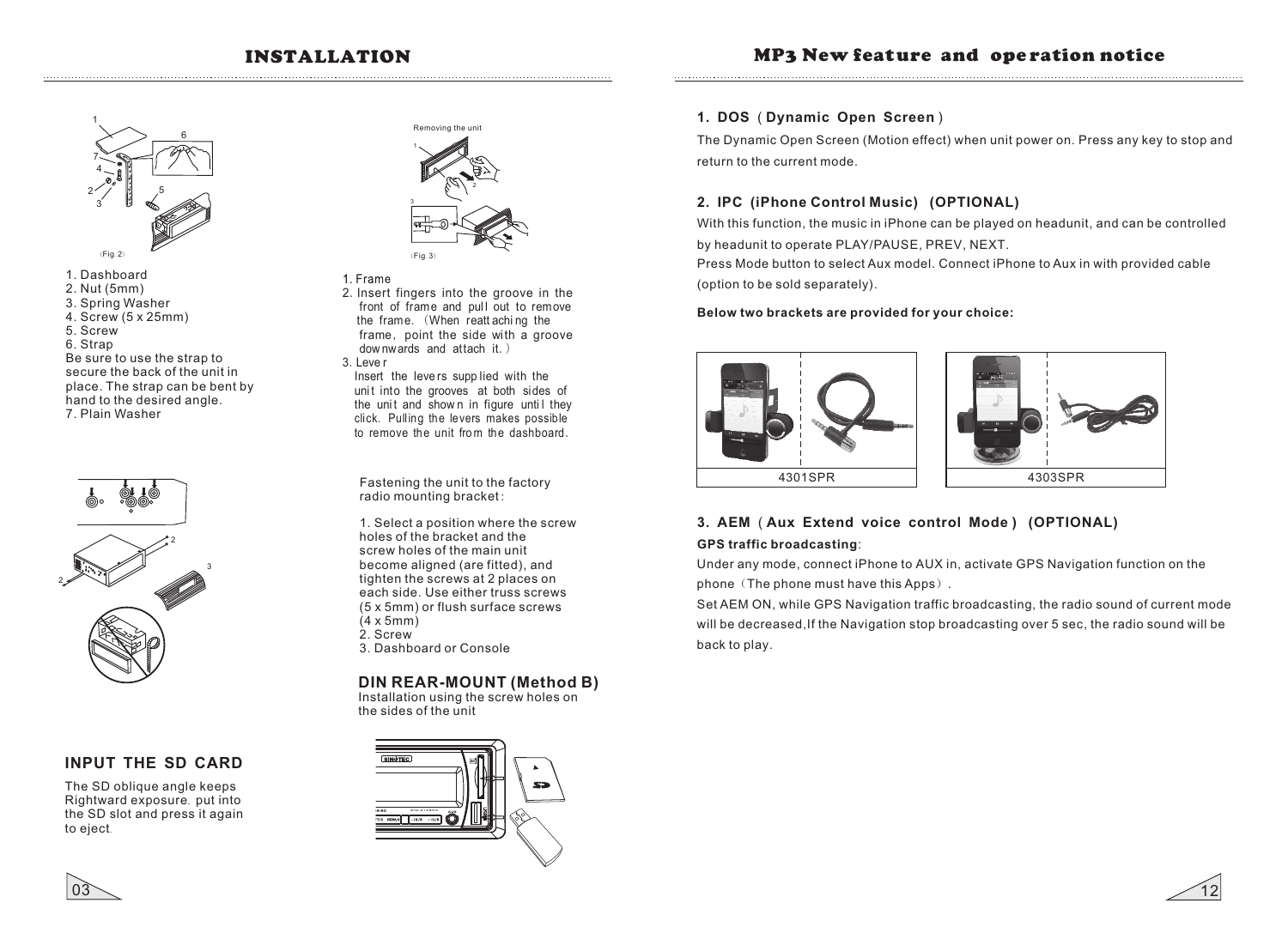#### **General**

| <b>Power Supply Requirements:</b> | DC 1 |
|-----------------------------------|------|
| Load Impedance:                   | 4 oh |
| Maximum Output Power:             | 25W  |
| <b>Chassis Dimensions:</b>        | 178  |
| Current Drain:                    | 10A  |

DC 14.4V, Negative Ground 178 x 130x 50mm (W x D x H) 25W x 4(CH) 4 ohms

#### **Tone Controls**

| Bass (at 100Hz):    | +10dB / -10dB |
|---------------------|---------------|
| Treble (at $10K$ ): | +10dB / -10dB |

#### **USB**/**SD MUSIC Player**

| Signal to Noise Ratio:     | More than 60dB |
|----------------------------|----------------|
| <b>Channel Separation:</b> | More than 60dB |
| <b>Frequency Response:</b> | $20Hz - 20KHz$ |

### **FM Radio**

| Frequency Coverage (MHz): | 87.5 - 108MHz |
|---------------------------|---------------|
| IF :                      | 10.7MHz       |
| Sensitivity (S/N-30dB):   | 12dBu         |
| Stereo Separation:        | >30dB         |

#### Remarks:

Specifications subject to change without notice





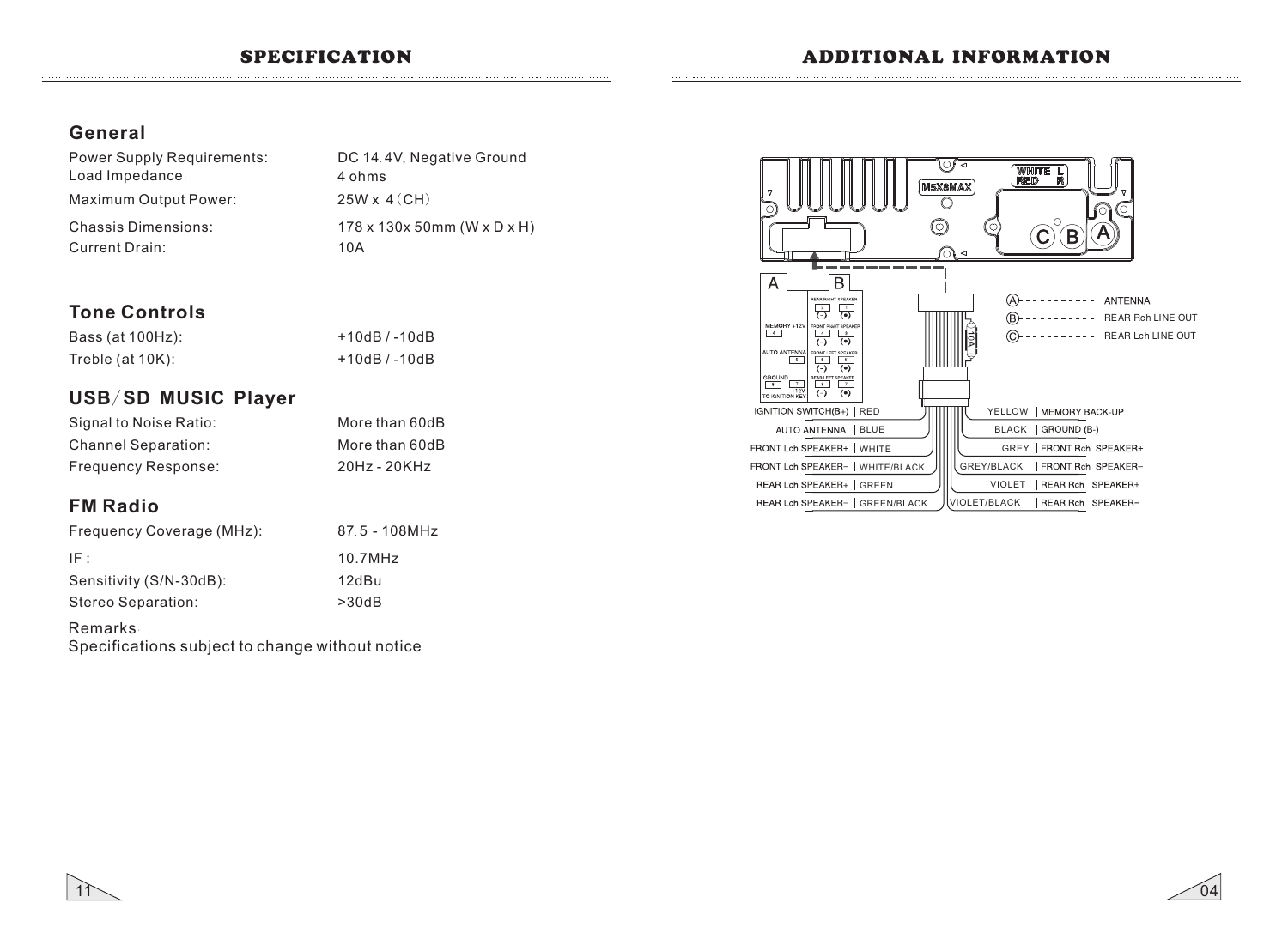



- Press @ Release Button to Detachable



- 1.Power Button
- 2.Volume/Sel Button
- 3.Mode switch
- 4. Display Button
- 5.LCD Display
- 6.Reset Button
- 7.Band switch /ID3 select
- 8.Tune Seek & Track forward Button
- 9.Tune Seek & Track reverse Button
- 10.Automatically memory storing
- 11.Play/pause & Preset Button 1
- 12.Intro & Preset Button 2
- 13.Repeat & Preset Button 3
- 14.Random & Preset Button 4
- 15.Preset Button 5
- 16.Preset Button 6
- 17.Release Button
- 18. Mute Button
- 19. SCN Button
- 20. Remote Control sensor
- 21. AUX IN JACK
- 22. USB connecter
- 23. SD/MMC slot
- 24. Flashing LED

#### **USB/SD FLASH MP3 Playing**:

#### **PLAY / PAUSE**

Press button (11) pause function is activated. Music track play time INDICATOR flashes. Press it again to resum palying, press it more than 1 second is TOP function.

#### **INT**

Press button (12): During INTRO ON, INT indicator comes on and begins Playing the first 10sec of each song, until the last song is played. It begins playing the entire track from where INT started

#### **RPT**

Press preset button (13): Flash play mode : REPEAT ON / OFF is activated. When REPEAT ON, RPT INDICATOR comes on and repeats the current music track.

#### **RDM**

 $P$ ress preset button  $(14)$ : During  $RANDOM ON$ ,  $RDM INDICATOR$  is turned on and each track of disc is played in ramdom instead of normal order.

#### **SELECT TRACKS**

During USB/SD operation, press SEEK " $\leftarrow$ " (9) button or SEEK " $\leftarrow$ " (8) button to move to the previous track or the following track, Track number shows on display. During USB/SD, hold SEEK " $\blacktriangleleft$ " (9) button or SEEK " $\blacktriangleright$ " (8) to fast reverse or fast forward. Music play starts from when you release the button.

Press preset button (15-16): - MP3 MODE : 10 TRACK UP / DOWN is activated. When the total track is 10 or less, KEY is inactivated.



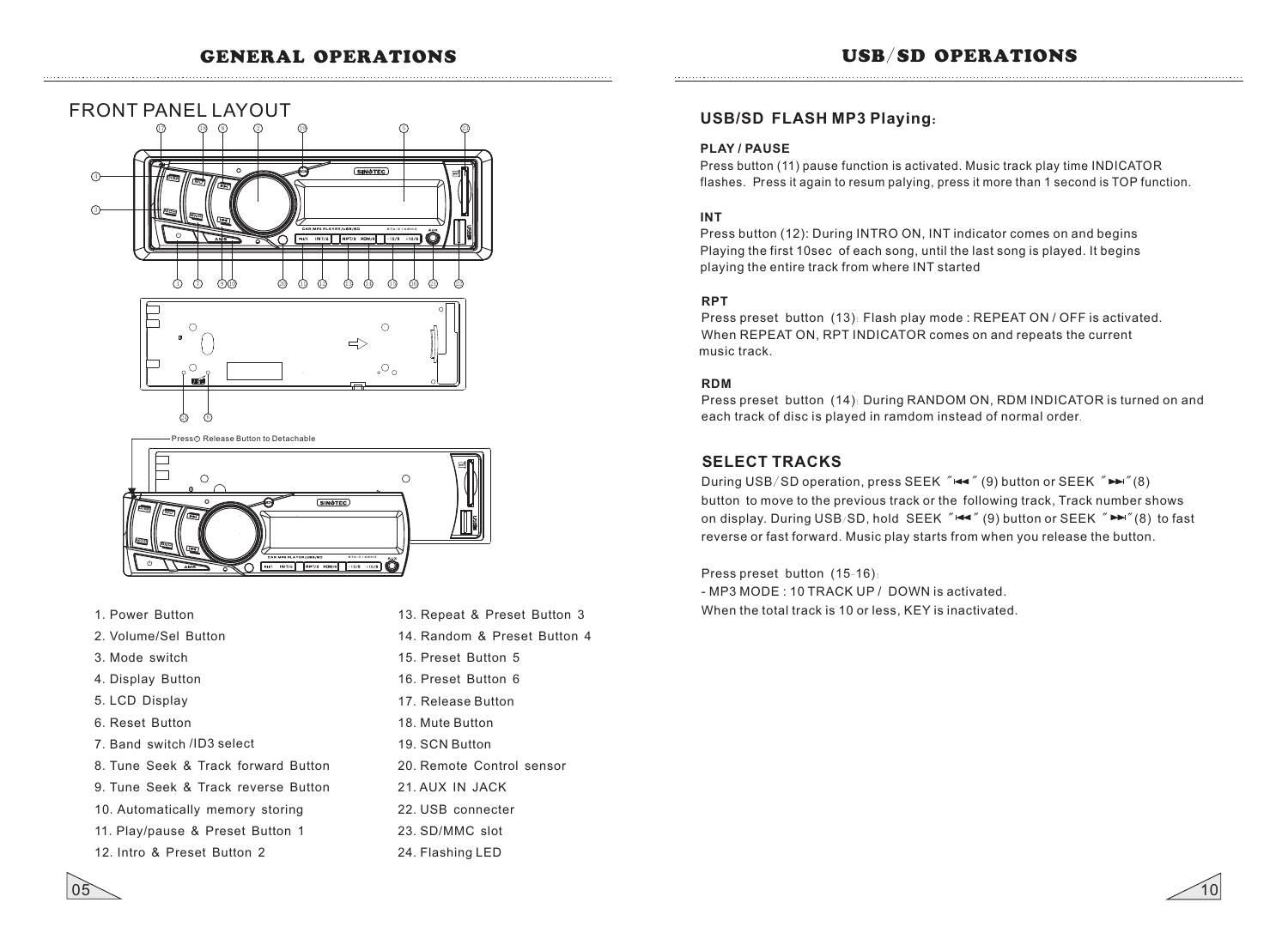#### **BAND SELECTION**

At tuner mode, press BAND button (7) to select the desired band. The reception band will change in the following order:



#### **STATION SELECTION**

During radio mode, Press "SEEK !<sup>44</sup>" or "SEEK >→ "buttons shortly to automatically search a station, Press "SEEK  $\leftarrow$ " or "SEEK  $\leftarrow$ " buttons more than 1 second is operated as manual turning mode.

#### **AUTOMATICALLY MEMORY STORING & PROGRAM SCANNING**

- Automatically Memory Storing

Press AMS(MP3) button (10) for several seconds, the radio searches from the current frequency and checks the signal strength until one cycle search is finished.

The 6 strongest stations are stored into the corresponding preset number button.

#### - Program Scanning

Press AMS(MP3) button (10) briefly to scan preset station. When the AMS mode is carry out, "INT" appear on LCD display, the unit scan each stored station for 5 seconds, you also can press the corresponding number button or AMS button. Your desired station will start playing.

#### **STATION STORING**

Press preset button (11~16) RADIO MODE.

#### $M1 \sim M6$

- PRESET MEMORY is loaded when key is pressed for less than 1 second. - PRESET MEMORY is saved when key is pressed for longer than 1 sec.

#### **SCAN**

09

Press scan button (19) to search radio station. When a station signal strength level is more than the level to stop. The radio will playing the station for 5 seconds and the frequency blinking on the LCD at the same time. Press and hold scan button (19) more than 3 seconds to select the station which you desired. The radio will start play the station.

#### GENERAL OPERATIONS

#### **ON/OFF**

Press POWER button (1) to turn on the unit. Press it more than 1 second to turn off.

#### **SOUND ADJUSTMENT**

Turn on (2) can adjust the desired volume quality. Press SEL button (2) will change in the following order. Option:

> $VOL \longrightarrow BAS \longrightarrow TRE \longrightarrow BAL \longrightarrow FAD$ (Volume) (Bass) (Treble) (Balance) (Fader)

#### **VOLUME**

Adjust volume level by using VOL/SEL (2) knob. Turn the VOL knob to left to decrease the sound level, turn the VOL knob to right to increase the sound level. Note: The unit is initially set to volume mode.

#### **BASS**

Press VOL/SEL button(2) one time. Adjust bass level by using VOL/SEL(2) Knob.

#### **TREBLE**

Press VOL/SEL button(2) two times. Adjust treble level by using VOL/SEL(2) Knob

#### **BALANCE**

Press VOL/SEL button(2) three times. Adjust sound balance between left and right speakers by using VOL/SEL(2)Knob .

#### **FADER (optional)**

Press SEL button(2) four times. Adjust sound balance between front and rear speakers by using VOL/SEL(2)Knob.

#### **SELECT MENU**

Press VOL/SEL button for several seconds, selecting menu is activated as cyclical mode of following function for use's selection:

> DSP OFF/ON->LOUD OFF/ON -> AEM ON/OFF -> BEEP ON/OFF -

- AREAEUR/USA + - - VOL LAST/ADJ + - - - DX/LOCAL + - - - STEREP/MONO + - - - SEEK 1/2 +

Press VOL/SEL button shortly and turn VOL button to right or left to select different menu mode

06